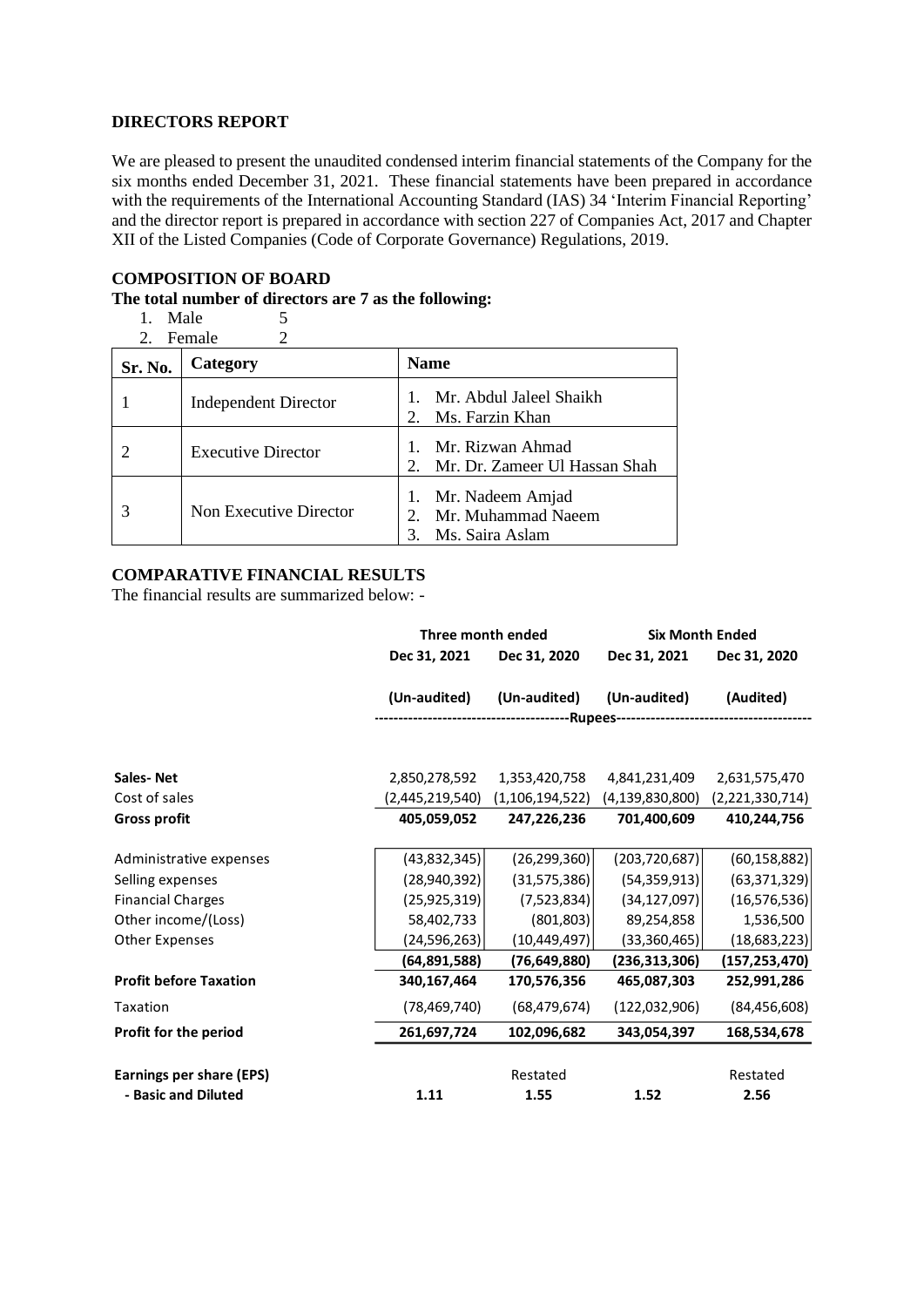## **FUTURE PROSPECTS**

The following expansion is underway:

**API segment:** In the wake of the COVID-19 pandemic, demand for Paracetamol witnessed a surge. Moreover, health awareness and health spending has also risen. Hence, CPHL intends to expand their existing capacity of 3,600 tons per annum of Paracetamol to 6,000 tons per annum. Further to this, CPHL plans to add new APIs to its existing product line, i.e. (i) Ascorbic Acid, (ii) Chloroquine Phosphate, and (iii) Hydroxychloroquine Sulfate; subsequently, these will also add formulation products of the same to the Company's portfolio.

| <b>Particulars</b>         | Capacity (Tons) p.a |
|----------------------------|---------------------|
| Ascorbic Acid              | 1200                |
| Chloroquine Phosphate      | 50                  |
| Hydroxychloroquine Sulfate | 50                  |

In the Formulation Segment, the Company intends to build three manufacturing facilities taking total capacity to 200,000 vials/injectable per day, dry powder/suspension 60,000 bottles per day, capsules 4,200,000 per day, and tablets 4,500,000 per day. These include dedicated lines for (i) Penicillin 36, (ii) Cephalosporin and (iii) Psychotropic & Narcotics drugs37.

As per guidelines of DRAP, in API manufacturing a separate dedicated line is required to eliminate any chances of cross contamination. CPHL's in-house engineering team shall be responsible for civil, electrical and mechanical work for both API and formulation. Further, they will also be responsible for procurement and installation of machinery for both the API.

Ministry of National Health Services has approved the layout plan of Carbapenem facility. Further, directors also decided to increase the number of beds of the hospital from 50 to 200 which will also improve revenue and profitability of the Company.

**For and on behalf of the of Board**

(Rizwan Ahmad) Lahore

Chief Executive Officer Dated: February 21, 2021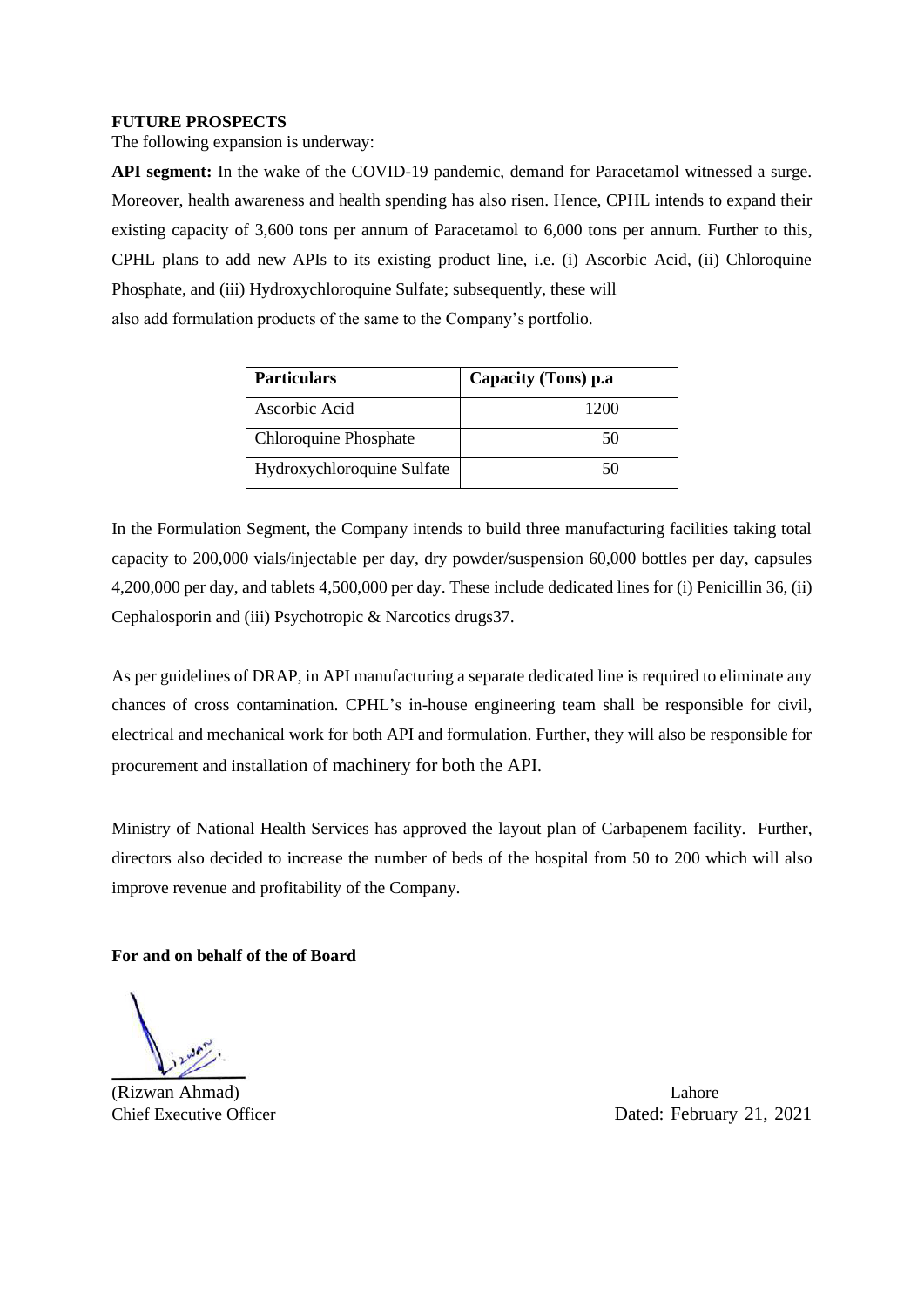

www.aslammalik.com  $\infty$  info@aslammalik.com aslammalik@brain.net.pk  $\widehat{P}$  +92-42-35858693-35858694  $+92 - 42 - 35856819$ +92-42-35856019

# **INDEPENDENT AUDITOR'S REVIEW REPORT**

# To the members of CITI PHARMA LIMITED **Report on Review of Interim Financial Statements**

# Introduction

We have reviewed the accompanying condensed interim statement of financial position of CITI PHARMA LIMITED as at December 31, 2021 and the related condensed interim statement of profit or loss, the condensed interim statement of other comprehensive income, condensed interim statement of changes in equity, and condensed interim statement of cash flows, and notes to the financial statements for the six-months period then ended (here-in-after referred to as the "condensed interim financial statements"). Management is responsible for the preparation and presentation of these interim financial statements in accordance with accounting and reporting standards as applicable in Pakistan for interim financial reporting. Our responsibility is to express a conclusion on these condensed interim financial statements based on our review.

The figures of the condensed interim statement of profit or loss, the condensed interim statement of other comprehensive income for the quarters ended December 31, 2021 and December 31, 2020 have not been reviewed, as we are required to review only the cumulative figures for the six months ended December 31, 2021.

## **Scope of Review**

We conducted our review in accordance with International Standard on Review Engagements 2410, "Review of Interim Financial Information Performed by the Independent Auditor of the Entity". A review of condensed interim financial statements consists of making inquiries, primarily of persons responsible for financial and accounting matters, and applying analytical and other review procedures. A review is substantially less in scope than an audit conducted in accordance with International Standards on Auditing and consequently does not enable us to obtain assurance that we would become aware of all significant matters that might be identified in an audit. Accordingly, we do not express an audit opinion.

### **Conclusion**

Based on our review, nothing has come to our attention that causes us to believe that the accompanying condensed interim financial statements are not prepared, in all material respects, in accordance with the accounting and reporting standards as applicable in Pakistan for interim financial reporting.

The engagement partner on the review resulting in this independent auditor's report is Hafiz Muhammad Ahmad Saleem-ACA.

Aslam Malik & Co. **Chartered Accountants** 

Place: Lahore 1 FEB 2022 Date: UDIN: RR2021101481JDoI7d4C

**Q Lahore Head Office:** Suite #18-19 FF Floor, Central Plaza, Civic Centre, New Garden Town, Lahore-Pakistan.

**9 Islamabad Office:** House #726, Street 34, Margalla Town, off Murree Road, Islamabad. Phone: +92-51-2374282-3

**9 Quetta Office:** 1st Floor, Haji Fateh Khan Center, Adalat Road, Quetta Ph: +92-81-2823837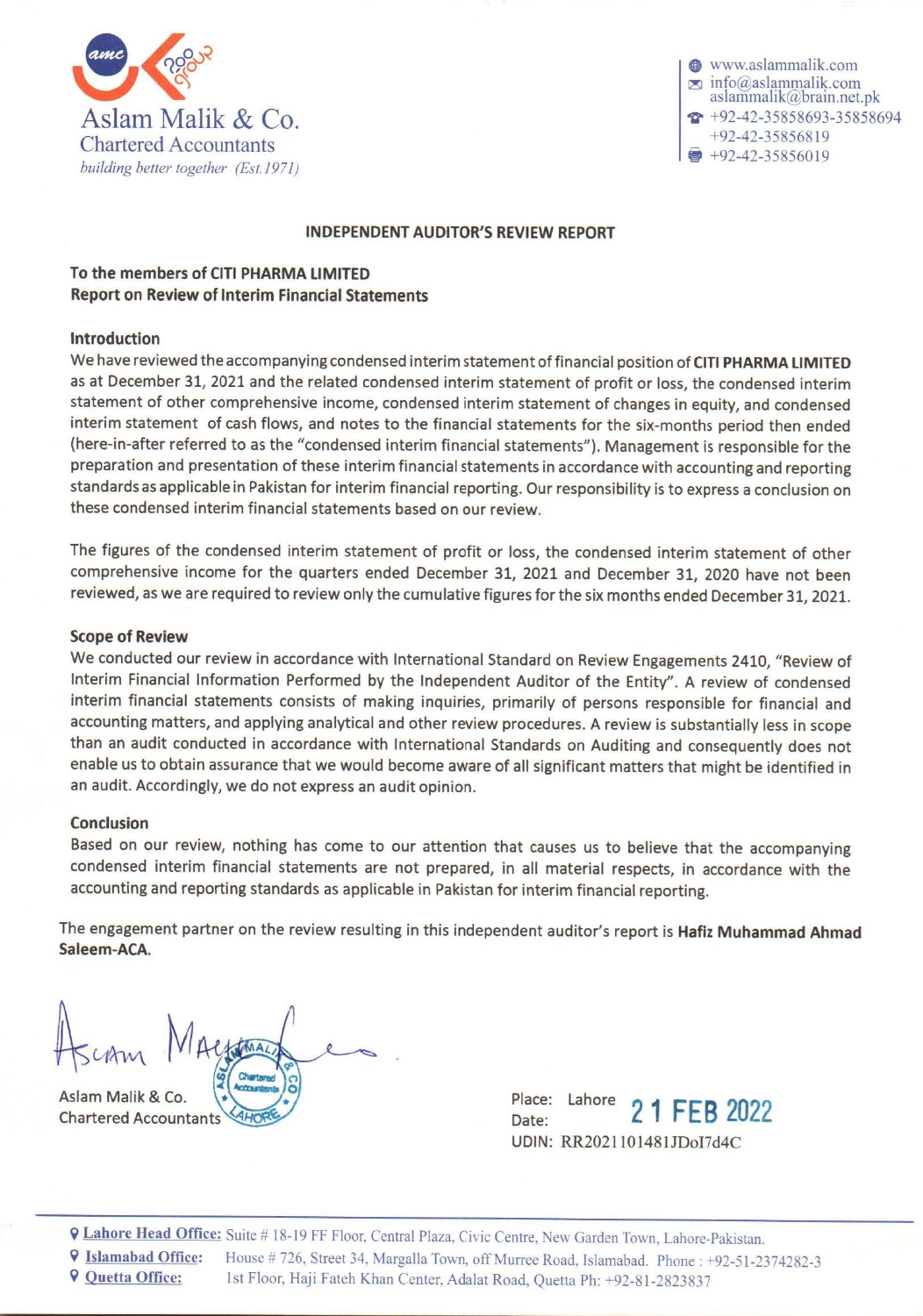### **CITI PHARMA LIMITED CONDENSED INTERIM STATEMENT OF FINANCIAL POSITION AS AT DECEMBER 31, 2021**

|                                                                            |                          | <b>December 31, 2021</b>                         | June 30, 2021<br>(Audited) |  |
|----------------------------------------------------------------------------|--------------------------|--------------------------------------------------|----------------------------|--|
|                                                                            |                          | (Un-audited)                                     |                            |  |
|                                                                            | <b>Note</b>              | ----------------------Rupees-------------------- |                            |  |
| <b>EQUITY AND LIABILTIES</b>                                               |                          |                                                  |                            |  |
| <b>SHARE CAPITAL AND RESERVES</b>                                          |                          |                                                  |                            |  |
| <b>Authorised Capital:</b><br>300,000,000 Ordinary shares of Rs. 10/- each |                          | 3,000,000,000                                    | 3,000,000,000              |  |
| <b>Issued, subscribed and Paid up Capital:</b>                             |                          |                                                  |                            |  |
| 228,461,200 (June 2021: 135,000,000) Ordinary shares of Rs. 10/- each      | 4                        | 2,284,612,000                                    | 1,350,000,000              |  |
| <b>Share Deposit Money</b><br>Share Premium                                |                          | 1,391,532,000                                    | 2,326,144,000              |  |
| Revenue reserves-Unappropriated profits                                    |                          | 412,122,981                                      | 380,606,584                |  |
| Revaluation Surplus on Land                                                |                          | 309,294,525                                      | 309,294,525                |  |
|                                                                            |                          | 4,397,561,506                                    | 4,366,045,109              |  |
| <b>NON CURRENT LIABILITIES</b>                                             |                          |                                                  |                            |  |
| Long Term Financing - Secured                                              | 5                        | 314,232,587                                      | 189,157,811                |  |
| <b>Deferred Liabilities</b>                                                |                          | 85,784,614                                       | 91,419,343                 |  |
| Deferred Grant                                                             | 6                        | 44,653,681                                       | 9,273,278                  |  |
| Lease Liabilities                                                          | $\overline{\phantom{a}}$ | 8,034,964                                        | 7,755,356                  |  |
|                                                                            |                          | 452,705,846                                      | 297,605,788                |  |
| <b>CURRENT LIABILITIES</b>                                                 |                          |                                                  |                            |  |
| Trade and other payables                                                   |                          | 1,706,667,163                                    | 1,051,670,069              |  |
| Director's Loan                                                            |                          | 12,200,000                                       | 12,200,000                 |  |
| Payable to Investors Against Excess Proceeds                               |                          |                                                  | 521,384,357                |  |
| Short Term Borrowings-Secured                                              |                          | 285,617,262                                      |                            |  |
| Current Portion of Long Term Liabilities-Secured                           |                          | 164,715,711                                      | 122,936,714                |  |
| Dividend Payable                                                           |                          | 4,410,652                                        |                            |  |
| Accrued Mark Up                                                            |                          | 11,528,807                                       | 451,598                    |  |
| Provision for taxation                                                     |                          | 125,474,159                                      | 126,869,102                |  |
|                                                                            |                          | 2,310,613,753                                    | 1,835,511,840              |  |
|                                                                            |                          |                                                  |                            |  |
| Contingencies and Commitments                                              | 8                        |                                                  |                            |  |
| <b>TOTAL EQUITY AND LIABILITIES</b>                                        |                          | 7,160,881,105                                    | 6,499,162,737              |  |
| <b>ASSETS</b>                                                              |                          |                                                  |                            |  |
| <b>NON CURRENT ASSETS</b>                                                  |                          |                                                  |                            |  |
| Property, plant and equipment                                              | 9                        | 1,706,399,739                                    | 1,734,765,860              |  |
| Work in Progress                                                           |                          | 64,510,862                                       |                            |  |
| Long term security deposits                                                |                          | 9,675,350                                        | 8,613,950                  |  |
| Long Term Investments                                                      |                          | 350,790,900                                      | 254,540,900                |  |
|                                                                            |                          | 2,131,376,851                                    | 1,997,920,710              |  |
| <b>CURRENT ASSETS</b>                                                      |                          |                                                  |                            |  |
| Stock in Trade                                                             |                          | 1,589,691,954                                    | 778,194,441                |  |
| Trade Debts- Unsecured                                                     |                          | 596,384,296                                      | 444,545,802                |  |
| Short Term Investments (TDRs)                                              |                          | 2,558,979,484                                    |                            |  |
| Advances deposits, prepayments and other receivables                       |                          | 244,367,869                                      | 204,077,281                |  |
| Cash and bank balance                                                      |                          | 40,080,651                                       | 3,074,424,503              |  |
|                                                                            |                          | 5,029,504,254                                    | 4,501,242,027              |  |
| <b>TOTAL ASSETS</b>                                                        |                          | 7,160,881,105                                    | 6,499,162,737              |  |

Auditor's report is annexed.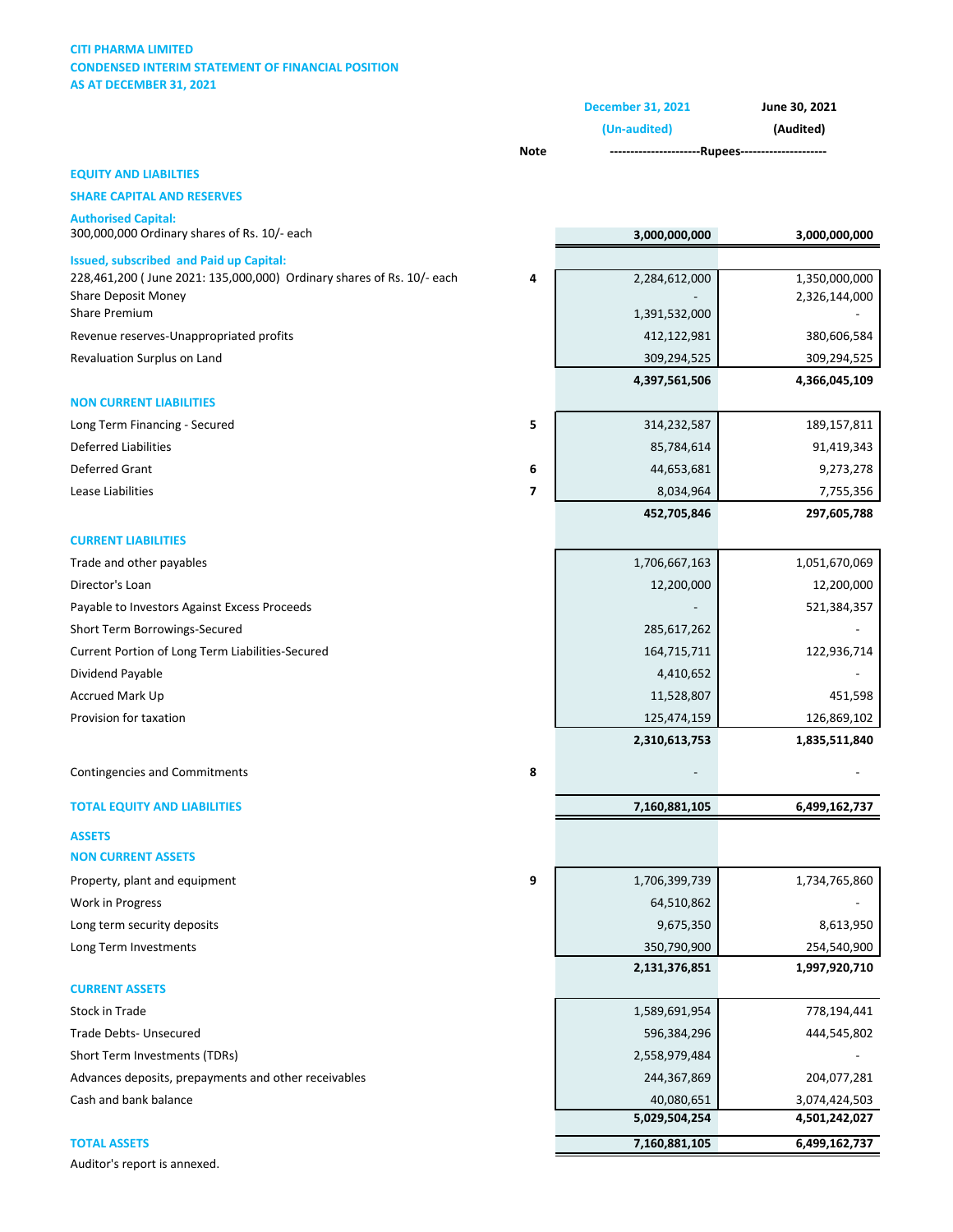

Rables. Yez,

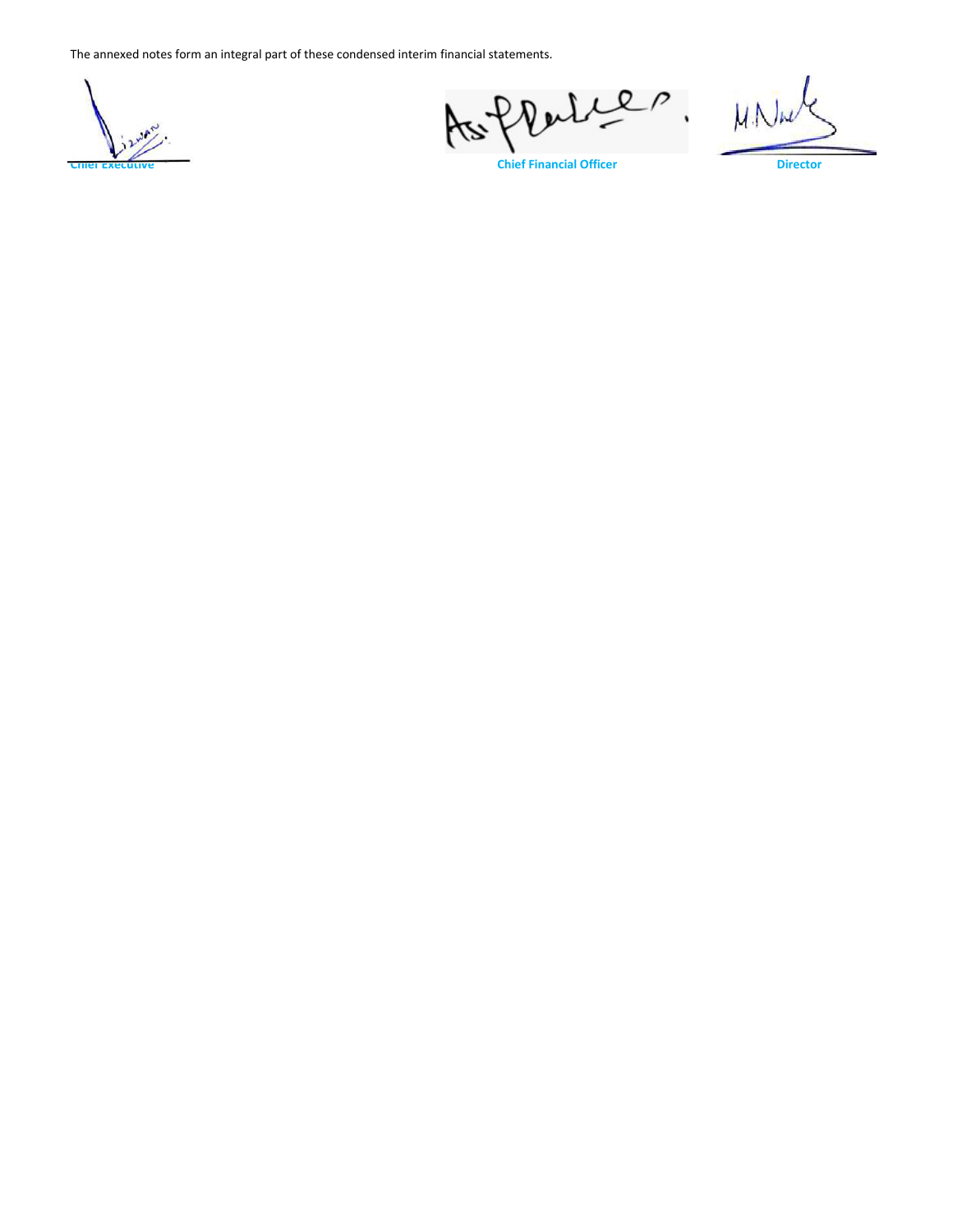### **CITI PHARMA LIMITED CONDENSED INTERIM STATEMENT OF PROFIT OR LOSS (UN-AUDITED) FOR THE HALF YEAR ENDED DECEMBER 31, 2021**

|                                 |              | <b>Three month ended</b> |                    | <b>Six Month Ended</b>   |                   |
|---------------------------------|--------------|--------------------------|--------------------|--------------------------|-------------------|
|                                 |              | <b>December 31, 2021</b> | December 31, 2020  | <b>December 31, 2021</b> | December 31, 2020 |
|                                 |              | (Un-audited)             | (Un-audited)       | (Un-audited)             | (Audited)         |
|                                 | <b>Notes</b> |                          |                    |                          |                   |
| <b>Sales-Net</b>                |              | 2,850,278,592            | 1,353,420,758      | 4,841,231,409            | 2,631,575,470     |
| Cost of sales                   |              | (2,445,219,540)          | (1, 106, 194, 522) | (4, 139, 830, 800)       | (2,221,330,714)   |
| <b>Gross profit</b>             |              | 405,059,052              | 247,226,236        | 701,400,609              | 410,244,756       |
|                                 |              |                          |                    |                          |                   |
| Administrative expenses         |              | 43,832,345               | 26,299,360         | 203,720,687              | 60,158,882        |
| Selling expenses                |              | 28,940,392               | 31,575,386         | 54,359,913               | 63,371,329        |
|                                 |              | (72, 772, 737)           | (57, 874, 746)     | (258,080,600)            | (123, 530, 211)   |
| <b>Operating Profit</b>         |              | 332,286,314              | 189,351,490        | 443,320,008              | 286,714,545       |
| <b>Financial Charges</b>        |              | (25, 925, 319)           | (7,523,834)        | (34, 127, 097)           | (16, 576, 536)    |
|                                 |              | 306,360,995              | 181,827,656        | 409,192,911              | 270,138,009       |
| Other income/(Loss)             | 10           | 58,402,733               | (801, 803)         | 89,254,858               | 1,536,500         |
|                                 |              | 364,763,727              | 181,025,853        | 498,447,768              | 271,674,509       |
| <b>Other Expenses</b>           |              | (24, 596, 263)           | (10, 449, 497)     | (33, 360, 465)           | (18,683,223)      |
| <b>Profit before Taxation</b>   |              | 340,167,464              | 170,576,356        | 465,087,303              | 252,991,286       |
| Taxation                        |              | (78, 469, 740)           | (68, 479, 674)     | (122, 032, 906)          | (84, 456, 608)    |
| <b>Profit for the period</b>    |              | 261,697,724              | 102,096,682        | 343,054,397              | 168,534,678       |
| <b>Earnings per share (EPS)</b> |              |                          | Restated           |                          | Restated          |
| - Basic and Diluted             |              | 1.11                     | 1.55               | 1.52                     | 2.56              |

As frances

M. Nule

**Chief Executive Director Chief Financial Officer**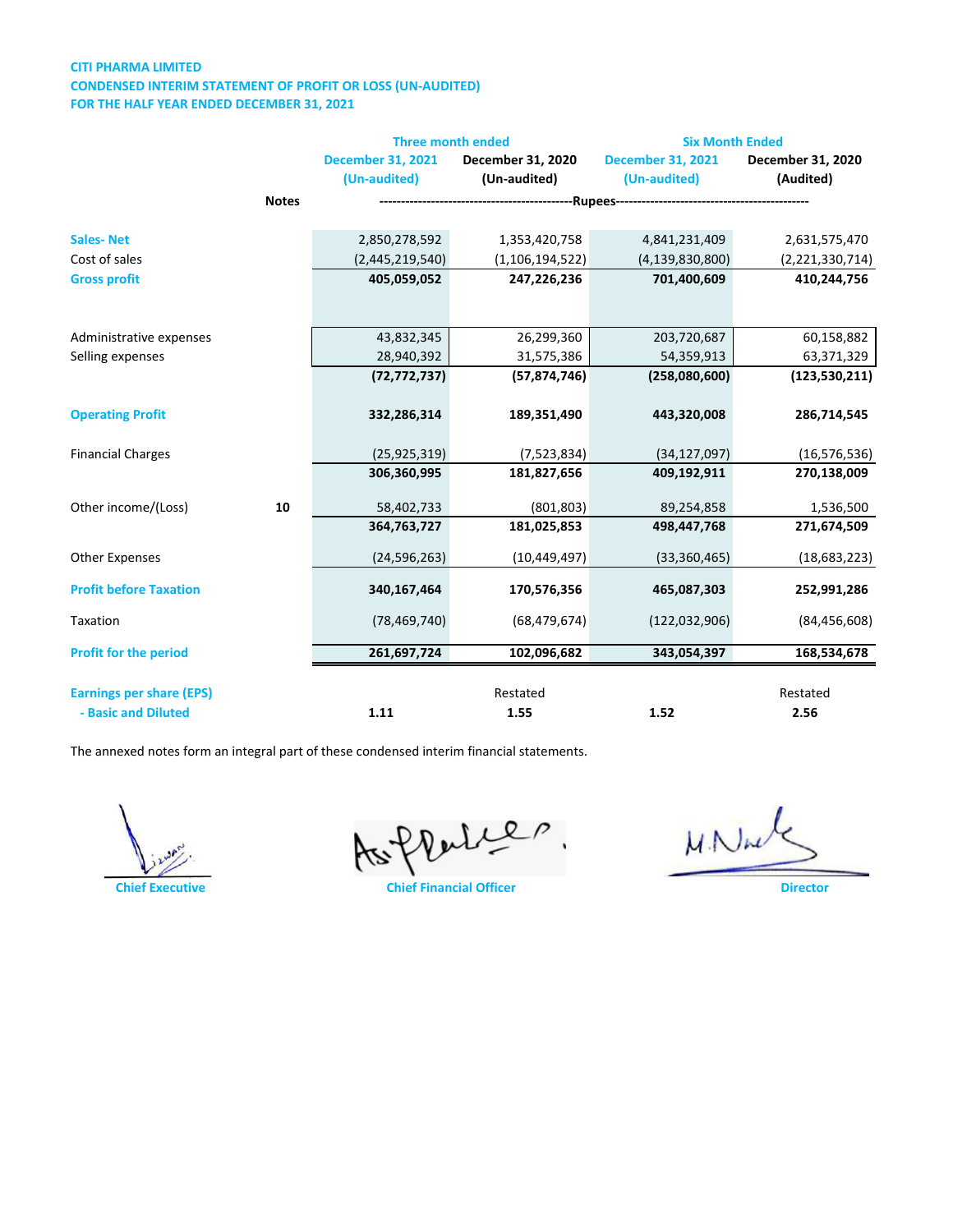### **CITI PHARMA LIMITED CONDENSED INTERIM STATEMENT OF COMPREHENSIVE INCOME (UN-AUDITED) FOR THE HALF YEAR ENDED DECEMBER 31, 2021**

| <b>Note</b>                                      | <b>Three month ended</b> |                                                              |                          | <b>Six Month Ended</b>   |  |
|--------------------------------------------------|--------------------------|--------------------------------------------------------------|--------------------------|--------------------------|--|
|                                                  | <b>December 31, 2021</b> | <b>December 31, 2020</b>                                     | <b>December 31, 2021</b> | <b>December 31, 2020</b> |  |
|                                                  | (Un-audited)             | (Audited)                                                    | (Un-audited)             | (Audited)                |  |
|                                                  |                          | ---------------------------Rupees--------------------------- |                          |                          |  |
|                                                  |                          |                                                              |                          |                          |  |
| <b>Profit for the period</b>                     | 261,697,724              | 102,096,682                                                  | 343,054,397              | 168,534,678              |  |
| Other comprehensive income for the period        | -                        | $\qquad \qquad \blacksquare$                                 | $\overline{\phantom{a}}$ |                          |  |
| Item that will not be reclassified subsequently  |                          |                                                              |                          |                          |  |
| to Profit or Loss                                |                          |                                                              |                          |                          |  |
| Revaluation Surplus on Land                      |                          | ۰                                                            |                          | 709,294,525              |  |
|                                                  |                          |                                                              |                          |                          |  |
| <b>Total comprehensive income for the Period</b> | 261,697,724              | 102,096,682                                                  | 343,054,397              | 877,829,203              |  |



As flates

 $MN\mu$ 

**Chief Executive Chief Financial Officer Director**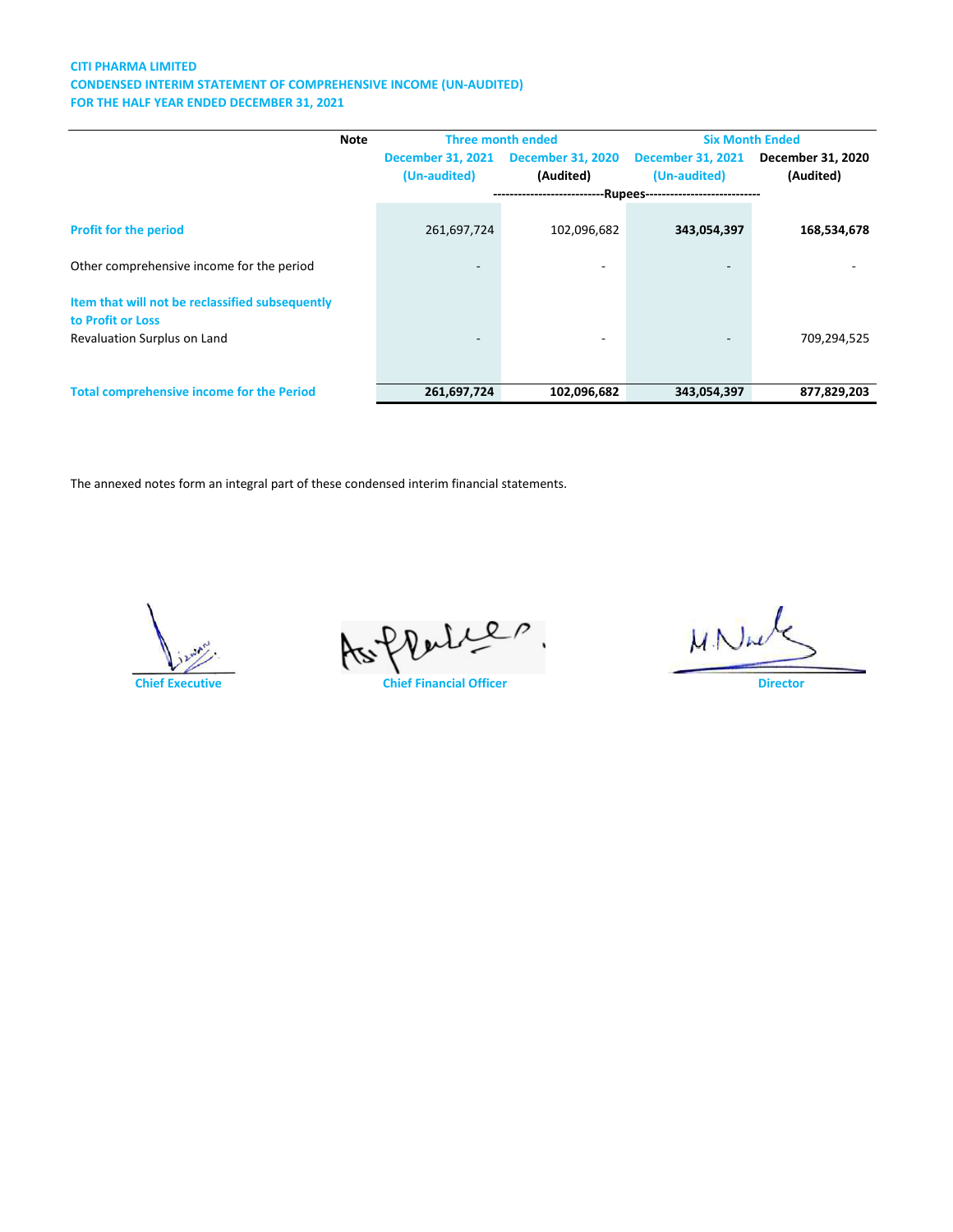### **CITI PHARMA LIMITED CONDENSED INTERIM STATEMENT OF CASH FLOWS (UN-AUDITED) FOR THE HALF YEAR ENDED DECEMBER 31, 2021**

|                                                              |       | (Un-audited)                   | December 31, 2021 December 31, 2020<br>(Audited) |
|--------------------------------------------------------------|-------|--------------------------------|--------------------------------------------------|
|                                                              |       |                                | ---Rupees---                                     |
| <b>CASH FLOW FROM OPEARTING ACTIVITIES</b>                   |       |                                |                                                  |
| <b>Profit Before Taxation for the period</b>                 |       | 465,087,303                    | 252,991,286                                      |
| <b>Adjustments For Non- Cash Items And Other Line Items:</b> |       |                                |                                                  |
| Depreciation                                                 |       | 38,726,998                     | 28,157,335                                       |
| <b>Financial Charges</b>                                     |       | 34,127,097                     | 16,576,536                                       |
| Accrued Interest Income                                      |       | (34, 316, 164)                 |                                                  |
| Amortisation of Deferred Grant                               |       | (5,952,716)                    | (288,030)                                        |
| <b>Gratuity Expense</b>                                      |       | 2,270,531                      |                                                  |
| Worker's Profit Participation Fund                           |       | 24,922,388                     | 13,583,725                                       |
| Worker's Welfare Fund                                        |       | 8,438,077                      | 5,099,498                                        |
|                                                              |       | 68,216,211                     | 63,129,064                                       |
| <b>Profit/ (Loss) before working capital changes</b>         |       | 533,303,513                    | 316,120,350                                      |
| <b>Effect of working capital changes</b>                     |       |                                |                                                  |
| Advances, Deposits And Prepayments                           |       | 48,542,306                     | 43,395,806                                       |
| <b>Trade Debts</b>                                           |       | (151, 838, 494)                | 21,040,450                                       |
| Stock In Trade                                               |       | (811, 497, 513)                | (561, 715, 251)                                  |
| <b>Trade And Other Payables</b>                              |       | 656,907,338                    | 180,455,169                                      |
|                                                              |       | (257, 886, 364)                | (316,823,825)                                    |
|                                                              |       |                                |                                                  |
| <b>Financial Charges Paid</b>                                |       | (23,049,889)                   | (15,533,028)                                     |
| <b>Income Tax Paid</b>                                       |       | (185, 849, 838)                | (74, 032, 268)                                   |
| Worker's Profit Participation Fund                           |       | (26,750,855)                   | (11, 100, 883)                                   |
| Worker's Welfare Fund                                        |       | (8,519,855)<br>(244, 170, 437) | (4,027,239)<br>(104, 693, 418)                   |
| Net cash flow from operating activities                      | Α     | 31,246,713                     | (105,396,893)                                    |
|                                                              |       |                                |                                                  |
| <b>CASH FLOW FROM INVESTING ACTIVITIES</b>                   |       |                                |                                                  |
| Purchase Of Property, Plant & Equipment                      |       | (6, 115, 276)                  | (47, 724, 000)                                   |
| Paid for Capital Work in Progress                            |       | (64, 510, 862)                 |                                                  |
| Paid for Long Term Security Deposits                         |       | (1,061,400)                    |                                                  |
| Long Term Investment                                         |       | (96, 250, 000)                 |                                                  |
| <b>Short Term Investments</b>                                |       | (2,558,979,484)                |                                                  |
| Net cash flow from investing activities                      | В     | (2,726,917,022)                | (47, 724, 000)                                   |
| <b>CASH FLOW FROM FINANCING ACTIVITIES</b>                   |       |                                |                                                  |
| Proceeds less repayment of Long Term Financing               |       | 205,686,353                    | 67,729,914                                       |
| Paid to Investors Against Excess Proceeds                    |       | (521, 384, 357)                |                                                  |
| Lease Rentals Paid                                           |       | (1,465,453)                    | (4,323,104)                                      |
| Dividend Paid                                                |       | (307, 127, 348)                |                                                  |
| <b>Short Term Borrowings</b>                                 |       | 285,617,262                    | 94,554,795                                       |
| <b>Net Cash flow From Investing Activities</b>               | C     | (338, 673, 543)                | 157,961,605                                      |
| Net Increase/ (decrease) in cash and cash equivalents        | A+B+C | (3,034,343,852)                | 4,840,712                                        |
|                                                              |       |                                |                                                  |
| Cash and cash equivalents at beginning of the period         |       | 3,074,424,503                  | 89,444,317                                       |
| Cash and cash equivalents at end of the period               |       | 40,080,651                     | 94,285,029                                       |
| Cash and cash equivalents compromise of:                     |       |                                |                                                  |
| Cash in hand                                                 |       | 352,424                        | 214,356                                          |
| Cash at bank                                                 |       | 39,728,227                     | 94,070,673                                       |
|                                                              |       | 40,080,651                     | 94,285,029                                       |

Chief Executive **Chief Financial Officer W. Nucle** 

 $M.N$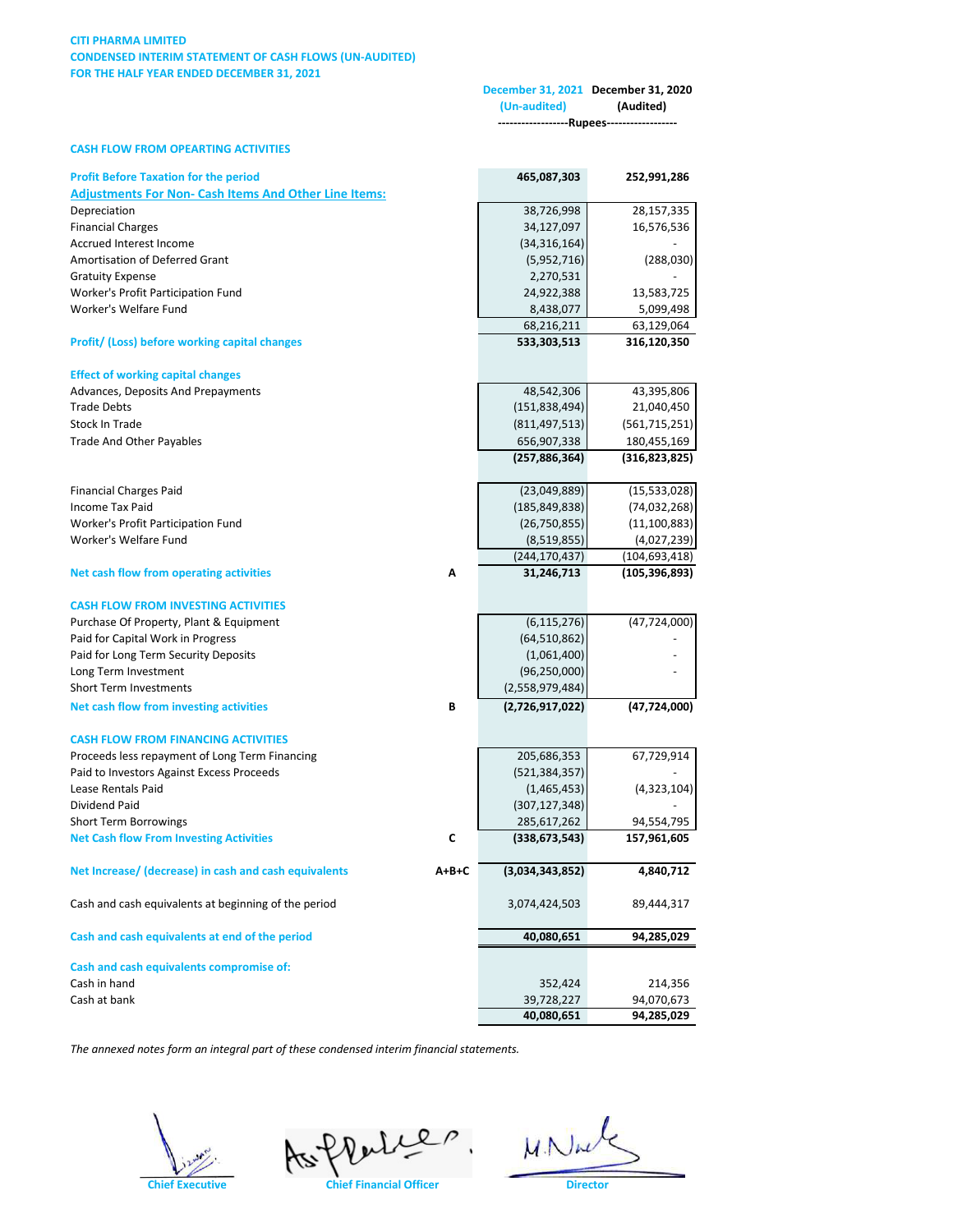#### **CITI PHARMA LIMITED CONDENSED INTERIM STATEMENT OF CHANGES IN EQUITY (UN-AUDITED) FOR THE YEAR ENDED DECEMBER 31, 2021**

| <b>PARTICULARS</b>                                                             | <b>SHARE</b><br><b>CAPITAL</b> | <b>SHARE DEPOSIT</b><br><b>MONEY</b> | <b>SHARE PREMIUM</b>     | <b>REVENUE</b><br><b>RESERVES</b> | <b>REVALUATION</b><br><b>SURPLUS</b> | <b>TOTAL</b>               |
|--------------------------------------------------------------------------------|--------------------------------|--------------------------------------|--------------------------|-----------------------------------|--------------------------------------|----------------------------|
|                                                                                |                                |                                      | <b>Rupees-</b>           |                                   |                                      |                            |
| Balance as at June 30, 2020- (Audited)                                         | 450,000,000                    |                                      |                          | 528,308,204                       |                                      | 978,308,204                |
| Total Comprehensive Income for the six months                                  |                                |                                      |                          |                                   |                                      |                            |
| Profit for the period<br>Other comprehensive income                            |                                | $\overline{\phantom{a}}$             |                          | 168,534,678                       | 709,294,525                          | 168,534,678<br>709,294,525 |
|                                                                                |                                |                                      |                          | 168,534,678                       | 709,294,525                          | 877,829,203                |
| Balance as at December 31, 2020- (Un-audited)                                  | 450,000,000                    |                                      | $\overline{a}$           | 696,842,882                       | 709,294,525                          | 1,856,137,407              |
| Balance as at June 30, 2021- (Audited)                                         | 1,350,000,000                  | 2,326,144,000                        |                          | 380,606,584                       | 309,294,525                          | 4,366,045,109              |
| <b>Total Comprehensive Income for the six months</b>                           |                                |                                      |                          |                                   |                                      |                            |
| Profit for the period                                                          |                                | $\overline{\phantom{a}}$             |                          | 343,054,397                       |                                      | 343,054,397                |
| Other comprehensive income                                                     |                                | $\overline{\phantom{a}}$             |                          |                                   |                                      |                            |
|                                                                                |                                |                                      |                          | 343,054,397                       |                                      | 343,054,397                |
| 72,692,000 shares issued to general public at a<br>strike price of Rs. 32 each | 726,920,000                    | (2,326,144,000)                      | 1,599,224,000            |                                   |                                      |                            |
| Final Dividend Paid for the year ended June 2021 @ 15%                         |                                |                                      | $\overline{\phantom{a}}$ | (311, 538, 000)                   |                                      | (311,538,000)              |
| Issuance of Bonus Shares at the rate of 10%<br>for every one share held        | 207,692,000                    | $\overline{\phantom{a}}$             | (207, 692, 000)          |                                   |                                      |                            |
| Balance as at December 31, 2021- (Un-audited)                                  | 2,284,612,000                  | $\overline{\phantom{a}}$             | 1,391,532,000            | 412,122,981                       | 309,294,525                          | 4,397,561,506              |



Chief Executive **Chief Financial Officer** 

 $MNU$ 

**Director**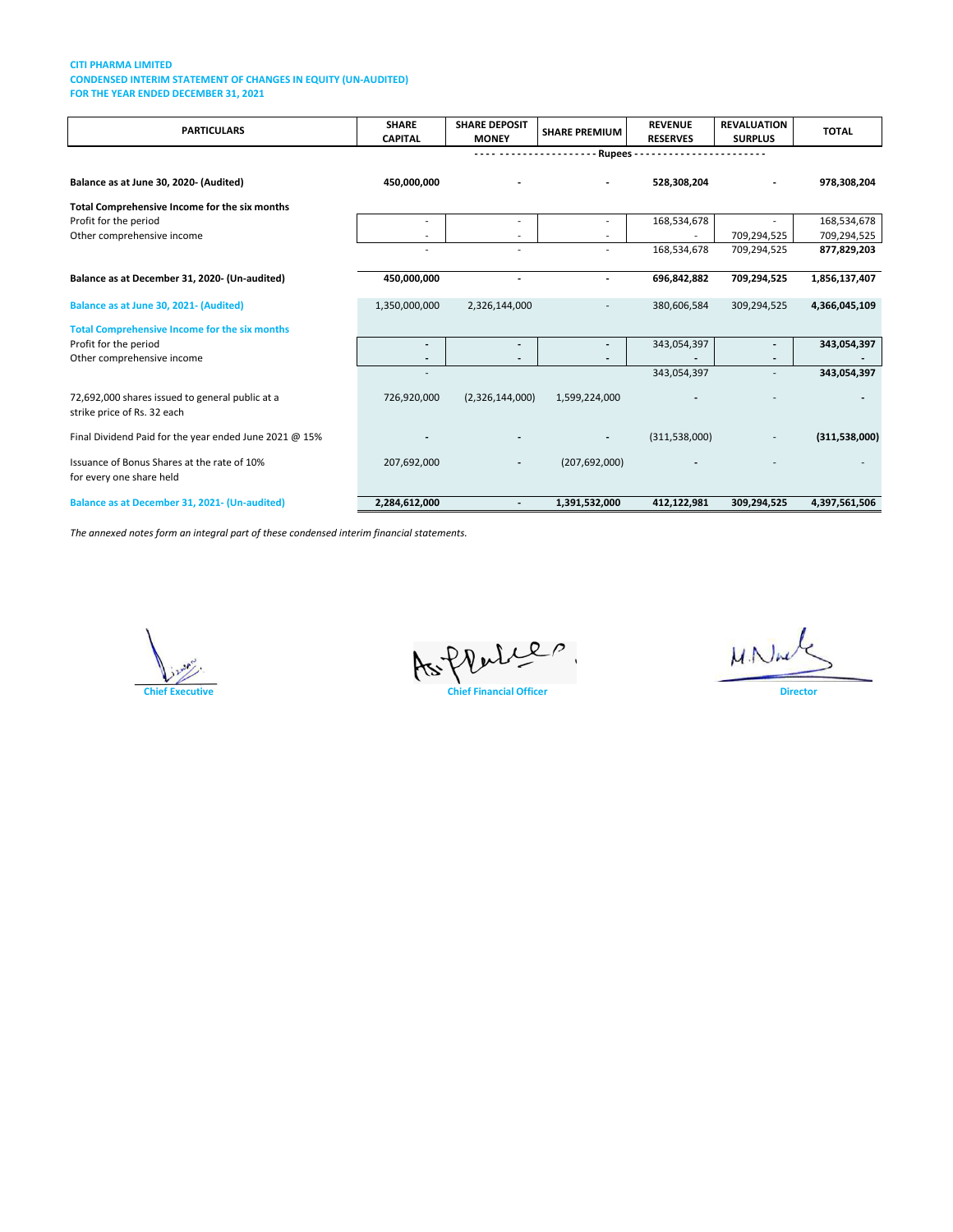**CITI PHARMA LIMITED CONDENSED NOTES TO THE INTERIM FINANCIAL STATEMENTS (U FOR THE HALF YEAR ENDED DECEMBER 31, 2021** 

| <b>JN-AUDITED)</b> |              | December 31, 2021 | June 30. 2021 |
|--------------------|--------------|-------------------|---------------|
|                    | <b>Notes</b> | (Un-audited)      | (Audited)     |

**------------------Rupees------------------**

| 4 | <b>SHARES CAPITAL</b>                                                                              |     |                 |                 |
|---|----------------------------------------------------------------------------------------------------|-----|-----------------|-----------------|
|   | <b>Authorized share capital</b>                                                                    |     | 3,000,000,000   | 3,000,000,000   |
|   | 300,000,000 Ordinary shares of Rs. 10/- each                                                       |     |                 |                 |
|   | Issued, subscribed and paid up capital                                                             |     |                 |                 |
|   | <b>Opening Balance</b>                                                                             |     |                 |                 |
|   | 45,000,000 Ordinary shares of Rs. 10 each, fully paid in cash                                      |     | 450,000,000     | 450,000,000     |
|   | 90,000,000 Ordinary Share of Rs. 10 each issued as fully paid Bonus shares                         |     | 900,000,000     |                 |
|   | Movement During the period / year                                                                  |     |                 |                 |
|   | 72,692,000 ordinary shares issued through IPO at a premium of Rs. 22                               |     | 726,920,000     |                 |
|   | 20,769,200 (June 2021: 90,000,000) Ordinary Share of Rs. 10 each issued as fully paid Bonus shares |     | 207,692,000     | 900,000,000     |
|   | <b>Closing Balance</b>                                                                             |     |                 |                 |
|   | 45,000,000 (June 2021: 4,500,000) Ordinary shares of Rs. 10 (2020: 100) each, fully paid in cash   |     | 1,176,920,000   | 450,000,000     |
|   | 90,000,000 Ordinary Share of Rs. 10 each issued as fully paid Bonus shares                         |     | 1,107,692,000   | 900,000,000     |
|   | 228,461,200 (June 2021: 135,000,000) Ordinary shares of Rs. 10/- each                              |     | 2,284,612,000   | 1,350,000,000   |
| 5 | <b>LONG TERM FINANCING - SECURED</b>                                                               |     |                 |                 |
|   | Long term loan from Pak Brunei Investment Company                                                  | 5.1 | 108,333,344     | 139,583,342     |
|   | Term finance against purchase of machinery from Bank Al-Habib Limited                              | 5.2 | 12,456,800      | 32,393,013      |
|   | Term Loan For Salary & Wages Under SBP Refinance Scheme from Bank Al-Habib Limited                 | 5.3 | 33,880,102      | 59,108,483      |
|   | Finance of Machinery in SBP (TERF) from Bank Al-Habib Limited                                      | 5.4 | 71,408,910      | 84,642,658      |
|   | Term Finance under RFCC from Bank of Punjab                                                        | 5.5 | 300,000,000     |                 |
|   |                                                                                                    |     | 526,079,156     | 315,727,496     |
|   | <b>Deferred Grant</b>                                                                              |     | (66, 699, 833)  | (17, 863, 734)  |
|   | Current Portion shown under current liabilities                                                    |     | (145, 146, 736) | (108, 705, 951) |
|   |                                                                                                    |     | 314,232,587     | 189,157,811     |

**5.1** This loan is obtained from Pak Brunei Investment company which carries mark up of three months KIBOR + 250 bps and is repayable in 48 installments. The arrangement is secured against Fixed Assets and Personal guarantees of all directors of the company.

**5.2** Term Finance Facility is obtained from the Bank Al Habib Limited with mark up of three months KIBOR + 225 bps and is repayable in 48 installments.

**5.3** The Company has obtained long term loans from Bank Al Habib Limited amounting Rs. 61.27 million for financing its salaries and wages under SBP Refinance Scheme for payment of wages and salaries, earmarked from running finance limit, which is secured against first Joint Pari Passu Hypothecation charge over stock and book debts. The rate of markup on these loans are at 3% per annum. These loans are for two and half years and are repayable in eight equal quarterly instalments.

- **5.4** The Company has also obtained long term loans of Rs. 84.64 million for financing import of plant and machinery from Bank Al-Habib Limited, which is secured against first Joint Pari Passu Hypothecation charge over stock and book debts. The rate of markup on these loans are at 5% per annum which include 4% BAHL share and 1% SBP share. These loans are for four years and are repayable in fifteen equal quarterly instalments under SBP TERF scheme including three month grace period from the date of disbursement and mark up to be recoverable on quarterly basis
- **5.5** In addition to the above, the company has also obtained TF under RFCC for SBP financing civil work of building & procurement of medical equipment and machinery for setting up a new hospital comprising of 50 beds from Bank of Punjab at the rate of SBP Refinance rate + 3% p.a while SBP Rate of Refinance will be 0% or as per time to time. Principal is repayable in equal 18 quarterly installments with grace period of six months while mark up is payable in 20 installment on quarterly basis.

#### **6 DEFERRED GRANT**

| As at 01 July            | 15,131,695   | 570,828     |
|--------------------------|--------------|-------------|
| Received during the year | 51,568,138   | 17,863,734  |
| Amortization             | (5,952,716)  | (3,302,867) |
|                          | 60,747,117   | 15,131,695  |
| Current potion           | (16,093,436) | (5,858,417) |
| As at 30th June          | 44,653,681   | 9,273,278   |
|                          |              |             |

### **7 LEASE LIABILITIES**

The amount of future minimum lease payments along with their present value and the period during which they fall due are as under:

| Not later than one year                           | 4,607,988     | 3,802,816   |
|---------------------------------------------------|---------------|-------------|
| Later than one year but not later than five years | 9,166,844     | 8,825,767   |
|                                                   | 13,774,832    | 12,628,583  |
| Less: Finance charge                              | (2, 264, 329) | (1,883,332) |
|                                                   | 11,510,503    | 10,745,251  |
| Less: Current maturity of long term obligation    | (3,475,539)   | (2,989,895) |
|                                                   | 8,034,964     | 7,755,356   |
| Payable within one year                           | 3,475,539     | 2,989,895   |
| Payable after one year                            | 8,034,964     | 7,755,356   |
|                                                   | 11,510,503    | 10,745,251  |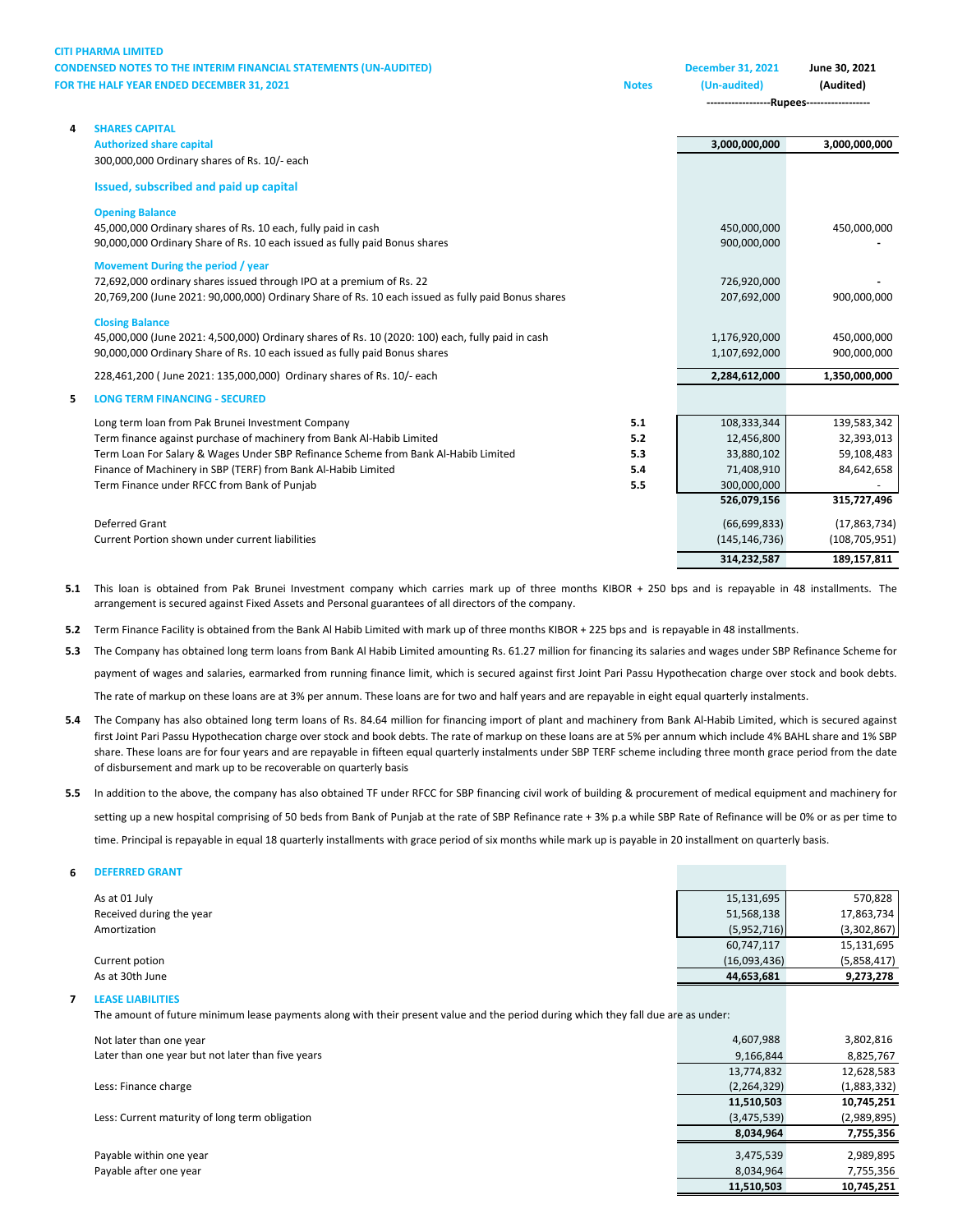**7.1** The Company entered into lease agreements with financial institutions to acquire vehicles. The liabilities under the lease agreements are payable in equal monthly installments and are subject to finance charges at the rates ranging from 6 months KIBOR + 2.5% per annum (June 30, 2021 : 6 months KIBOR + 2.5% per annum). The lease liabilities are secured against security deposits, post dated cheques, and also secured against financed vehicles.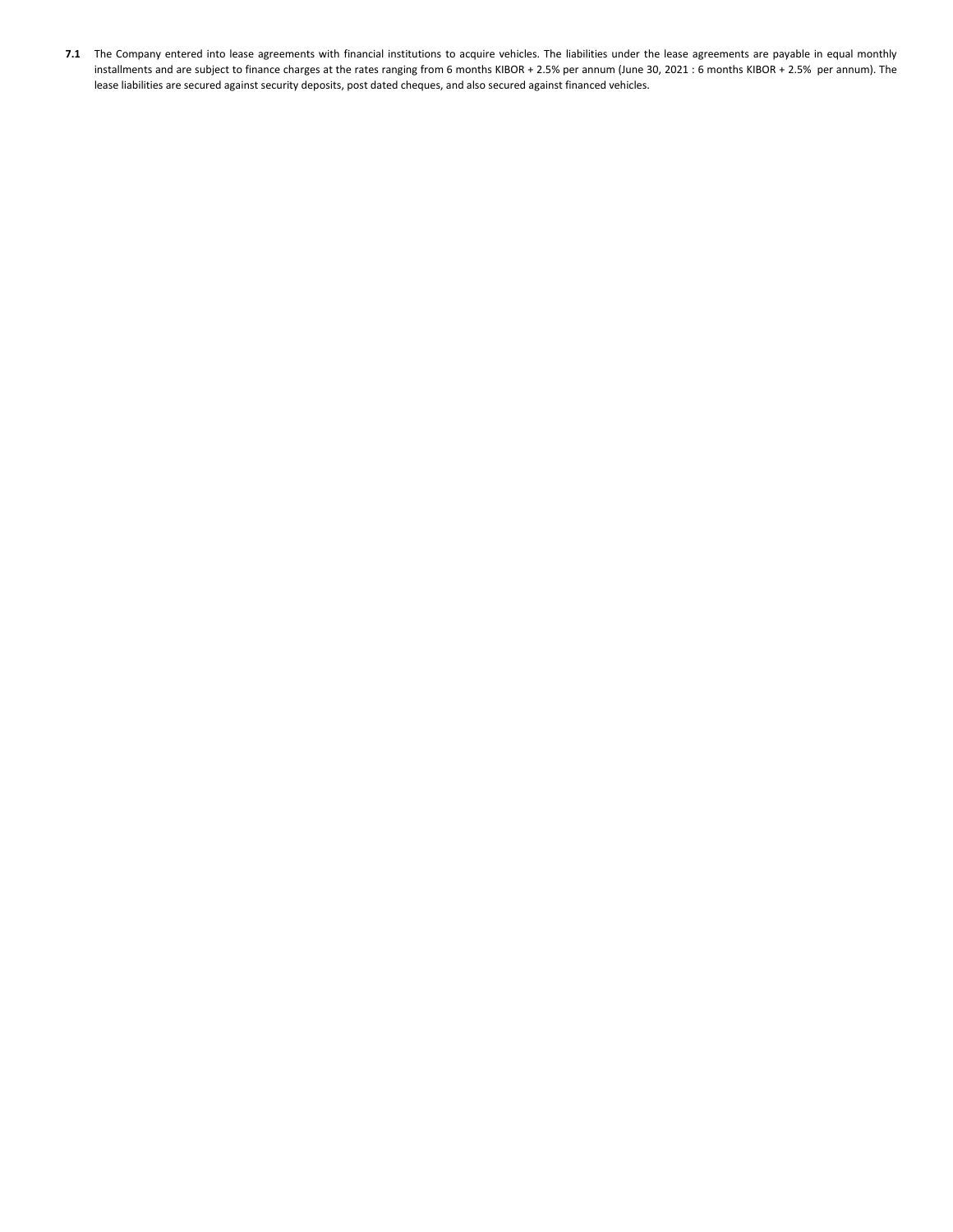#### **8 CONTINGENCIES AND COMMITMENTS**

There has been no material change in the status of contingencies and commitments disclosed in note 15 to the Company's financial statements for the year ended June 30, 2021.

|       |                                                         | <b>Notes</b> | <b>December 31, 2021</b> | June 30, 2021               |
|-------|---------------------------------------------------------|--------------|--------------------------|-----------------------------|
|       |                                                         |              | <b>Rupees</b>            | <b>Rupees</b>               |
| 9     | <b>PROPERTY PLANT &amp; EQUIPMENT</b>                   | 9.1          | 1,686,217,939            |                             |
|       | Operating fixed assets<br><b>Right of Used Assets</b>   | 9.2          | 20,181,800               | 1,714,845,610               |
|       |                                                         |              | 1,706,399,739            | 19,920,250<br>1,734,765,860 |
| 9.1   | <b>Operating Fixed Assets</b>                           |              |                          |                             |
|       | Opening Written down value as at July 01, 2021          |              | 1,714,845,610            | 789,558,074                 |
|       | Addition during the period/year                         | 9.1.1        | 6,115,276                | 276,701,531                 |
|       | Disposal during the period/year                         |              |                          |                             |
|       | Revaluation Surplus on Land                             |              |                          | 709,294,525                 |
|       |                                                         |              | 6,115,276                | 985,996,056                 |
|       | Depreciation charged for the period/year                |              | (34, 742, 948)           | (60, 708, 520)              |
|       | Closing written down value                              |              | 1,686,217,939            | 1,714,845,610               |
| 9.1.1 | Details of additions during the period/year as follows: |              |                          |                             |
|       | Plant & Machinery                                       |              |                          | 270,508,851                 |
|       | Vehicles                                                |              |                          | 153,000                     |
|       | <b>Office Equipments</b>                                |              | 1,018,250                | 1,468,670                   |
|       | <b>Books</b>                                            |              |                          | 30,000                      |
|       | <b>Furniture and Fixtures</b>                           |              | 4,071,035                | 2,496,435                   |
|       | Computers                                               |              | 1,025,991<br>6,115,276   | 2,044,575<br>276,701,531    |
|       |                                                         |              |                          |                             |
| 9.2   | <b>Right of Used Assets</b>                             |              |                          |                             |
|       | Opening Balance                                         |              | 19,920,250               | 24,900,313                  |
|       | Addition during the period/year                         |              | 4,245,600                |                             |
|       | Depreciation charged during the period/year             |              | (3,984,050)              | (4,980,063)                 |
|       |                                                         |              | 20,181,800               | 19,920,250                  |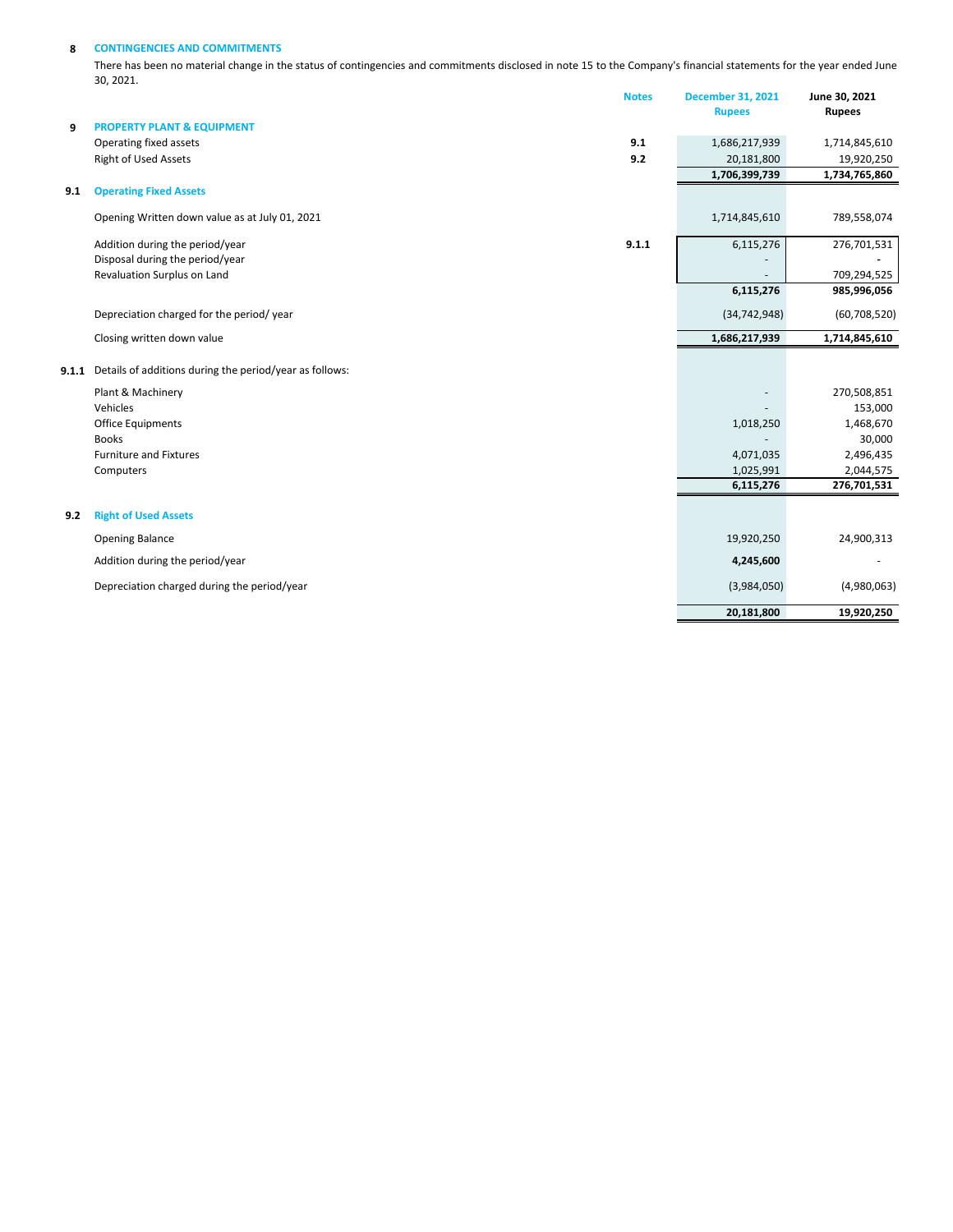#### **10 OTHER INCOME**

Other Income represents Profits on Savings accounts, Profit on Term Deposits Receipts, dividend income, amortisation of grant income and gain on investmet in shares

#### **11 TRANSACTION WITH RELATED PARTIES**

The Related parties comprise principal shareholders and their afdilates, directors, companies with common directorship and key management personeel. Details of transactions and balances at period end with related parties, other than those which have been disclsoed elsewhere in these condensed interim financial statements, are as follows:

|      |                                   |               |                           | <b>Half year ended</b>                  |                   |
|------|-----------------------------------|---------------|---------------------------|-----------------------------------------|-------------------|
|      |                                   |               |                           | <b>December 31, 2021</b>                | December 31, 2020 |
|      |                                   |               |                           | ------------------Rupees--------------- |                   |
| 11.1 | <b>Transaction for the period</b> |               |                           |                                         |                   |
|      | <b>Nature</b>                     |               | <b>Relationship</b>       |                                         |                   |
|      | Salary                            |               | CEO                       | 4,200,000                               | 1,625,000         |
|      | Salary                            |               | <b>Directors</b>          | 5,700,000                               | 1,300,000         |
|      | <b>Dividend Paid</b>              |               | CEO                       | 60,750,000                              |                   |
|      | Dividend Paid                     |               | <b>Directors</b>          | 101,249,982                             |                   |
| 11.2 | Balance as at period/year end     |               |                           |                                         |                   |
|      | <b>Name of Related Party</b>      | <b>Nature</b> | <b>Relationship</b>       |                                         |                   |
|      | Yageen Developers Limited         | Investment    | <b>Associated Company</b> | 254,540,900                             | 197,975,993       |
|      | Short Term Loan from directors    | Loan Obtained | <b>Directors</b>          | 12,200,000                              | 17,200,000        |

#### **12 UTILIZATION OF PROCEEDS FROM INITIAL PUBLIC OFFERING**

The principal purpose of the issue was to increase the capacity in both segement of Active Pharmaceutical Ingredients (API) and Formulation and to set up a state of the art, 50 bed hospital facility in Gulberg III, Lahore.

Estimated break-up of utilization of the IPO proceeds is mentioned below:

| <b>Description</b>                                                     | <b>Funds Required</b><br>(Rupees) | <b>Allocation (%)</b> | <b>Actual Expenditure</b><br>(Rupees) | Excess/(Less)<br><b>Incurred (Rupees)</b> |
|------------------------------------------------------------------------|-----------------------------------|-----------------------|---------------------------------------|-------------------------------------------|
| <b>API Segment</b>                                                     |                                   |                       |                                       |                                           |
| Civil Works                                                            | 150,000,000                       | 7%                    | 35,563,895                            | (114, 436, 105)                           |
| Procurement of Plant and Machinery                                     | 405,194,500                       | 20%                   | 24,715,343                            | (380, 479, 157)                           |
|                                                                        | 555,194,500                       | 27.28%                | 60,279,238                            | (494,915,262)                             |
| <b>Formulation Segment</b>                                             |                                   |                       |                                       |                                           |
| Civil Works                                                            | 250,000,000                       | 12%                   | 95,104,023                            | (154, 895, 977)                           |
| Procurement of Plant and Machinery                                     | 307,630,000                       | 15%                   | 179,636,452                           | (127,993,548)                             |
|                                                                        | 557,630,000                       | 27.40%                | 274,740,475                           | (282, 889, 525)                           |
| <b>Hospital Facility</b>                                               |                                   |                       |                                       |                                           |
| Civil Work of Hospital Building (incl. Electrical and Mechanical work) | 668,000,000                       | 33%                   |                                       | (668,000,000)                             |
| Plant and Machinery for Hospital                                       | 254,551,500                       | 13%                   |                                       | (254, 551, 500)                           |
|                                                                        | 922,551,500                       | 45.33%                |                                       | (922, 551, 500)                           |
| <b>Utilization of Excess Proceeds</b>                                  |                                   |                       |                                       |                                           |
| <b>Repayment of Borrowings</b>                                         | 54,197,497                        | 19%                   | 54,197,497                            |                                           |
| <b>Working Capital Requirement</b>                                     | 108,902,639                       | 37%                   | 108,902,639                           |                                           |
| <b>IPO Expenses</b>                                                    | 127,667,864                       | 44%                   | 127,667,864                           |                                           |
|                                                                        | 290,768,000                       | 100%                  | 290,768,000                           |                                           |

#### **13 FINANCIAL RISK MANAGEMENT AND FAIR VALUE DISCLOSURES**

#### **13.1 Financial risk management information and disclosures**

These condensed interim financial statements do not include all financial risk management information and disclosures which are required in the annual financial statements and should be read in conjunction with the Company's annual financial statements for the year ended June 30, 2021. There have been no change in any risk management policies since the year end.

#### **13.2 Fair Value of Financial Instrument**

IFRS - 13 Fair Value Measurement establishs a single source of guidance under the IFRS for the fair value measurements and disclsoures about the fair value measurement where such measurements are required as permitted by other IFRSs. It defines fair value as the price that would be received to sell an asset or paid to transfer a liability in an ordinary transaction between market participants at the measurement date (i.e. an exit price).

The table below analyses financial instruments carried at fair value by valuation method. The different levels have been defined as follows: